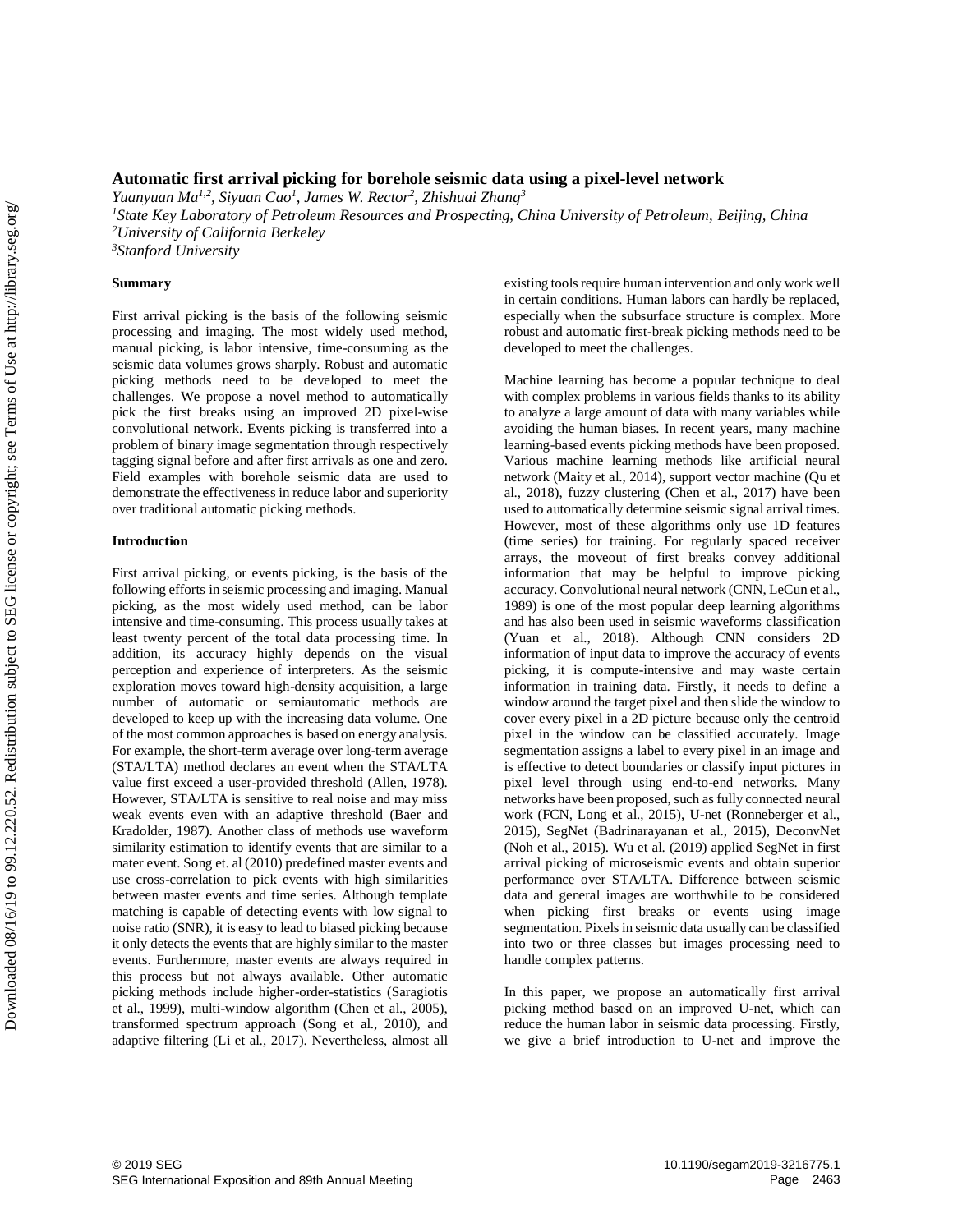networks based on features of seismic data. Then, we propose an integral workflow from data preparation to prediction. Finally, we apply our workflow to borehole seismic data from Xinjiang oilfield to demonstrate its effectiveness in reduce human labor and superiority over STA/LTA.

## **U-net architecture**

U-net is a deep neural network approach modified from FCN to deal with pixel-level image segmentation. It seeks to localize properties in an image and has been widely used in biomedical image processing. We transfer the first arrival picking into a problem of binary image segmentation through tagging the points before first arrivals as zero and after as one. First arrivals are considered as the` binary between noise and useful signal. The mapping to our problem is to localize the properties our time series into two classes: noise and signal. The original U-net architecture (Ronneberger et al., 2015) is too complicated for our problem of first arrival picking. Difference between seismic data and general images are worthwhile to be considered. We reduce the convolutional layers, max pooling layers, and feature maps at each layer to save memory and computation. To keep same size of input and output images, the padding style of convolutional layers is setting to same, which also avoid the crop step when concatenate two feature maps. SEG ISO INTERNATION EXPOSURED TRANSPACE TO THE CHANNEL AND THE CHANNEL CONSULTED USE THE CHANNEL TO the distribution of the state of the state of the state of the state of the state of the state of the state of the state

The finally network that we use for first break picking is shown in Figure 1, which is simplified but still preserve good performance in first break picking. As the original U-net, our architecture is an encoder-decoder network that contains a contracting path(left) and an expansive path(right). The input seismic data go through three down-sampling stages and three up-sampling stages. For each stage, we apply one

 $3 \times 3$  convolutional layer followed by a rectified linear unit (ReLu) activation and a  $2 \times 2$  max polling operation for down-sampling. The down-sampling step is designed to extract and shrink the useful features from raw input data to a neuron. In the right expansion path, every step contains an  $2 \times 2$  up-sampling operation that expands and converts the feature maps into probability distributions of noise and signal for each pixel. A skip connection at each layer concatenates the left output to the right layer without going through the deeper layer to improve convergence during training (Ronneberger et al., 2015). The final convolutional layer uses a  $1 \times 1$  kernel with sigmoid activation to map each 8-component feature vector to a probability value for first break prediction. This simplified U-net architecture totally contains 8 convolutional layers.

# **Input data preparation**

As shown in Figure 1, we extract a set of sub images from the raw seismic data as the input for training network, and obtain the final first arrival time by reassigning the outputs of all sub images. We test the workflow using borehole seismic data from Xinjiang oilfield. The main object of the project is to estimate near surface attenuation with strong absorption that is highly rely on the accuracy of first arrival time. We do not use synthetic datasets to train a model because field data is more complicated and the field dataset has more abundant waveforms. The borehole seismic project provides more than hundreds of common receiver profiles and first arrival times have been manually picked by a contractor, which makes the data ideal for training a neural network.



Figure 1: The end-to-end convolutional neural network (U-net) for first arrival picking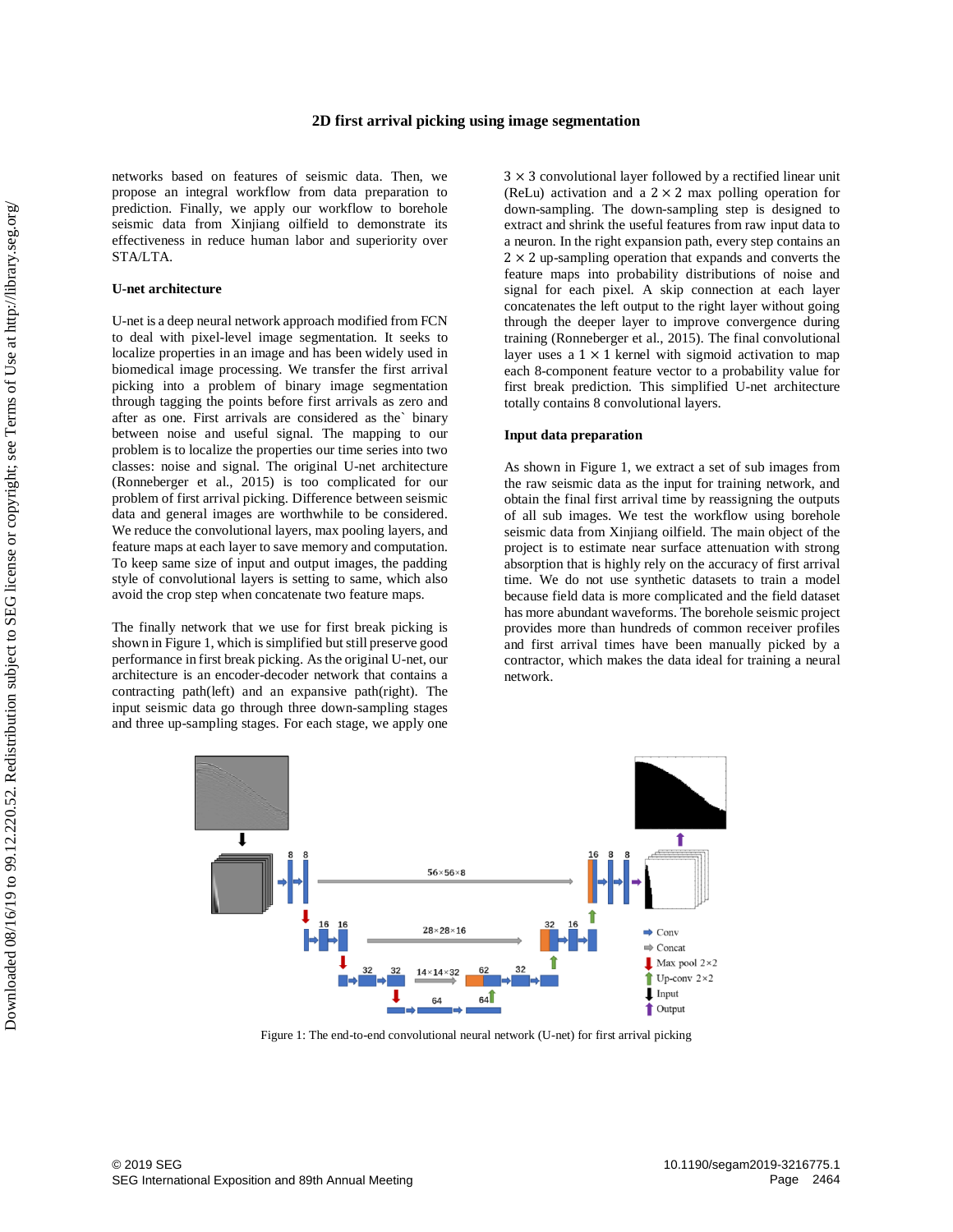

Figure 3: Training labels of input images

Considering the amplitude values of seismic traces can be significantly different from each other, the workflow begins by converting the borehole data after trace balancing into grayscale images with values in the range from 0 to 255. Then we label the seismic data according to the manually picked first arrivals. The points before and after first arrivals are labeled with 0 and 1, respectively. We next extract sub images from raw seismic data with size  $56 \times 56$ , and part of representative input training gray images and corresponding labels are shown in Figure 2 and Figure 3. Creating representative training samples (including seismic images and labels) and keeping high diversity of input dataset are crucial to successfully train the network and prevent the network from learning irrelated patterns. Authors would suggest choose a larger size if the data has more trace and the computer memory is allowed. It needs to be mentioned that totally noisy images (all zero) and signal images (all one) are also input for training.

#### **Training and validation**

We train the network using 256 pairs of gray sub images with 20 epochs and the learning rate is set to 0.0001. The validation dataset contains another 100 pairs of such images

and labels, which is not included in training dataset. During the training process, the network randomly chooses 30% of the validation dataset at each iteration epoch. Different validation dataset at each epoch can help to provide unbiased evaluation. Figure 4 and Figure 5 show the training and validation accuracy increase to 96% and loss decrease to 0.02 with updating epochs.



Figure 4: The accuracy of training and validation



Figure 5: The loss of training and validation

# **First arrival prediction by U-net**

To demonstrate the effectiveness and superiority of our method, we compare U-net with traditional STA/LTA method. 32 pre-stack gathers are used during training the model and we show the prediction of four gathers in Figure 6. Blue dots in Figure 6 are the manually interpreted first arrivals that help to validate our prediction outputs (red dots) as the ground truth. Our method matches well with the ground truth but STA/LTA (yellow circle) failed to pick the first arrivals especially when waveforms become more complicated or amplitude values change abruptly. We further show the distribution of absolute difference between the ground truth with STA/LTA and U-net predicted arrival times for all pre-stack gathers in Figure 7. More than 30 points with extremely big difference ([500-1200ms]) using STA/LTA are not shown to give an obvious comparison with U-net in the similar range. The STA/LTA errors mainly distribute at the range of [-5ms 5ms] while U-net mainly on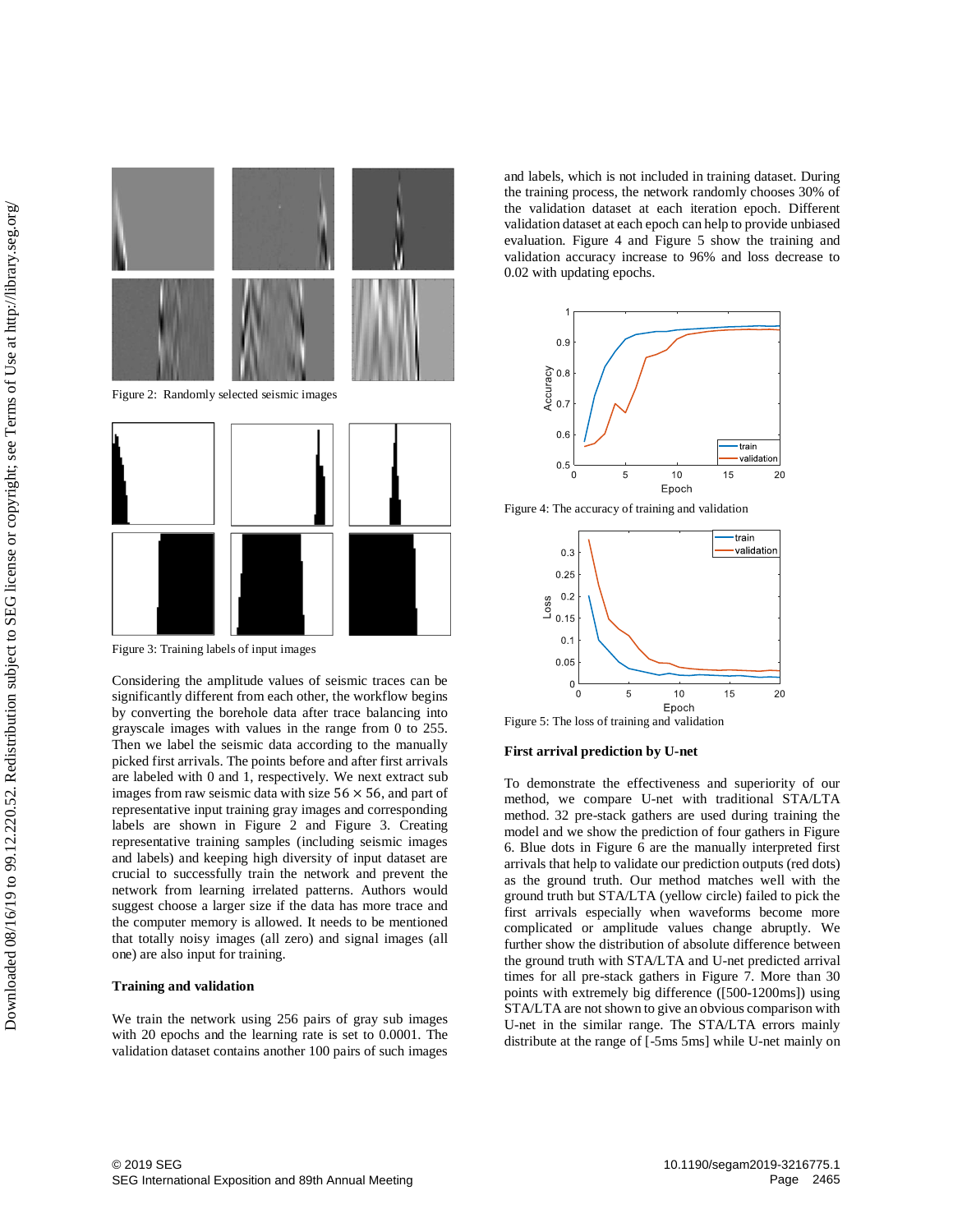[-1ms 1ms]. Our method is more robust for first arrival picking and it does not need to repeatly adjust the parameters for each seismic trace like STA/LTA.



Figure 6: Comparison of U-net and STA/LTA in first arrivals picking for the borehole seismic data.

The training of network is running under GPU GTX 1080 with 12 GB memory. The training process cost one hour and the prediction only need a few seconds That really reduce the human labor in manually picking.



Figure 7: Distribution of difference between ground truth and predicted arrival times (Blue: STA/LTA. Red: U-net)

### **Conclusions**

We propose a novel method to automatically pick the first breaks using an improved 2D pixel-wise convolutional network. Events picking is transferred into a problem of binary image segmentation. The first step is data preparation that balance the amplitude values of each trace and convert seismic data into grayscale images. Secondly, we tag points before and after manual picked first arrivals as one and zero, respectively. Then extracting sub images to form the input data for training. A simplified U-net architecture is built to make it more available for our problem. The final step is to predict the first arrival times from the probability map. Field examples with borehole seismic data show the effectiveness in reduce labor and superiority over traditional automatic picking methods. In the field examples, we use a small size sub images as the input data due to limit seismic traces. For most seismic data like micro-seismic data, smaller trace number easily cause the problem of overfitting. Thus, we suggest choosing 1D network and input data when deal with seismic data with bad horizontal continue features.

#### **Acknowledgments**

The authors would like to thank for the support from China Scholarship Council. This research is partially supported by National Natural Science Foundation of China (No. 41674128), National Key Research and Technology Project of China (No. SQ2017YFGX030021), and Technology Innovation Project of CNPC (No. 2017D-5007-0302).